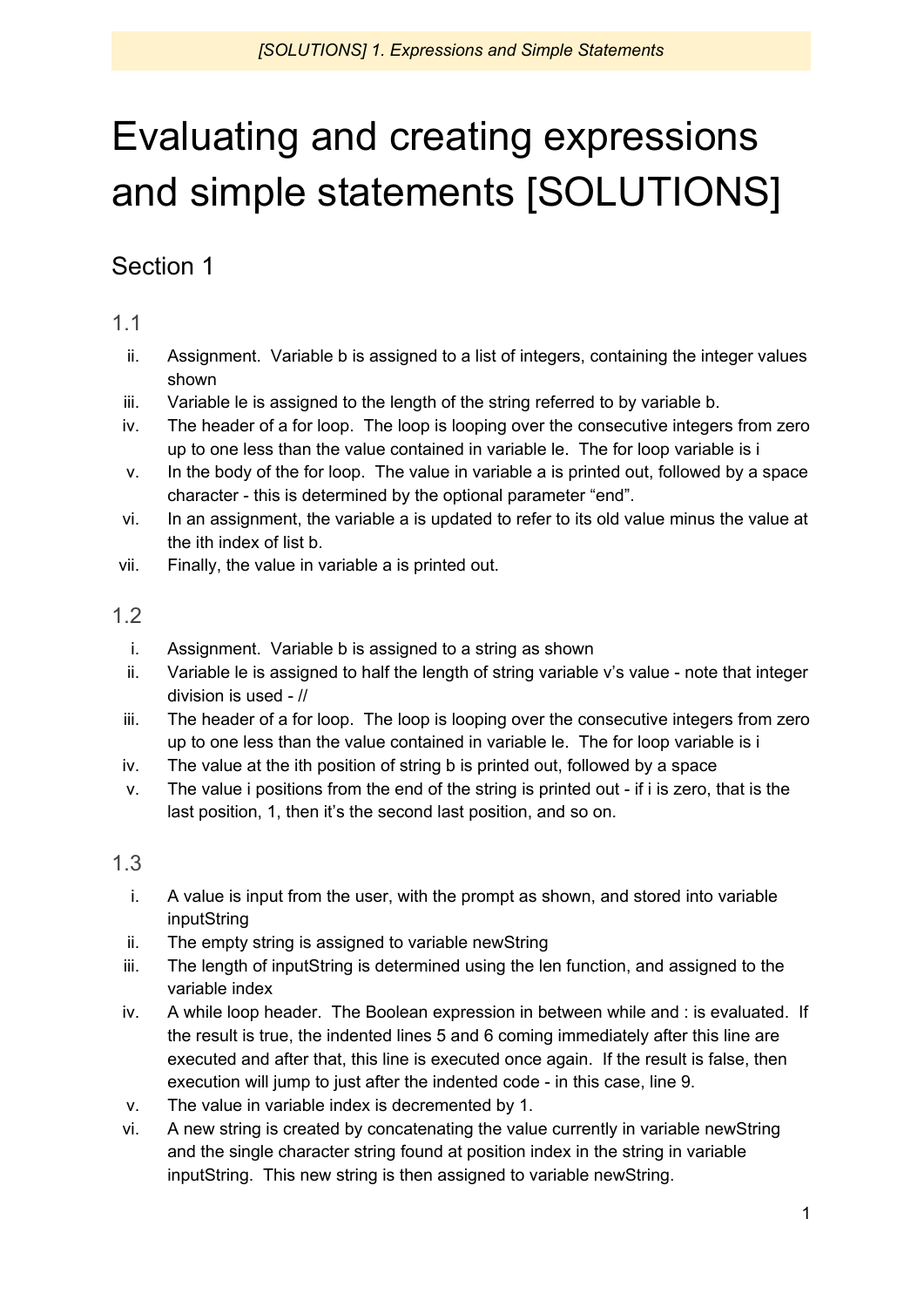vii. The string in variable newString is printed to the screen.

#### 1.4

- i. Assignment statement. The variable b is assigned a list of integers.
- ii. Variable u is assigned a boolean which indicates if the first element of b (b[0]) is less than the second element of b (b[1]).
- iii. Variable p is assigned the value of the second element of b (b[1]).
- iv. A for loop header. The loop is looping from 2 up to the length of the list b. The loop variable is i.
- v. An if statement. This will be True if the boolean u is True and if p is less than the ith element of b.
- vi. Prints the character "x" followed by the loop variable i minus 1. The ending character will not be the default newline character, but a space.
- vii. The boolean u is flipped (if it were True it is now False and vice versa)
- viii. An elif statement, leading on from the if statement in v., which will be True if u is False and p is less than the second element of b.
- ix. A print function identical to the above, except that "y" is printed in place of "x"
- x. The boolean u is flipped, as in vii.
- xi. The variable p is assigned the value of the ith element of b

## Section 2

#### 2.1

- i. 37
- ii. Error can't concatenate a str to a list (only another list)
- iii. Error Python is case-sensitive (or). Otherwise True.
- iv. 2
- v. 3
- vi. True
- vii. Error fred needs to be in quotes (will get an error saying 'fred' is not defined)

2.2

- i. 3
- ii. [7, 2]
- iii. Error Python is case-sensitive (or). Otherwise False.
- iv.
- v. Error unsupported operand type(s) for +: 'int' and 'str'
- vi. False
- vii. 5

- i. 1978
- ii. 1984.0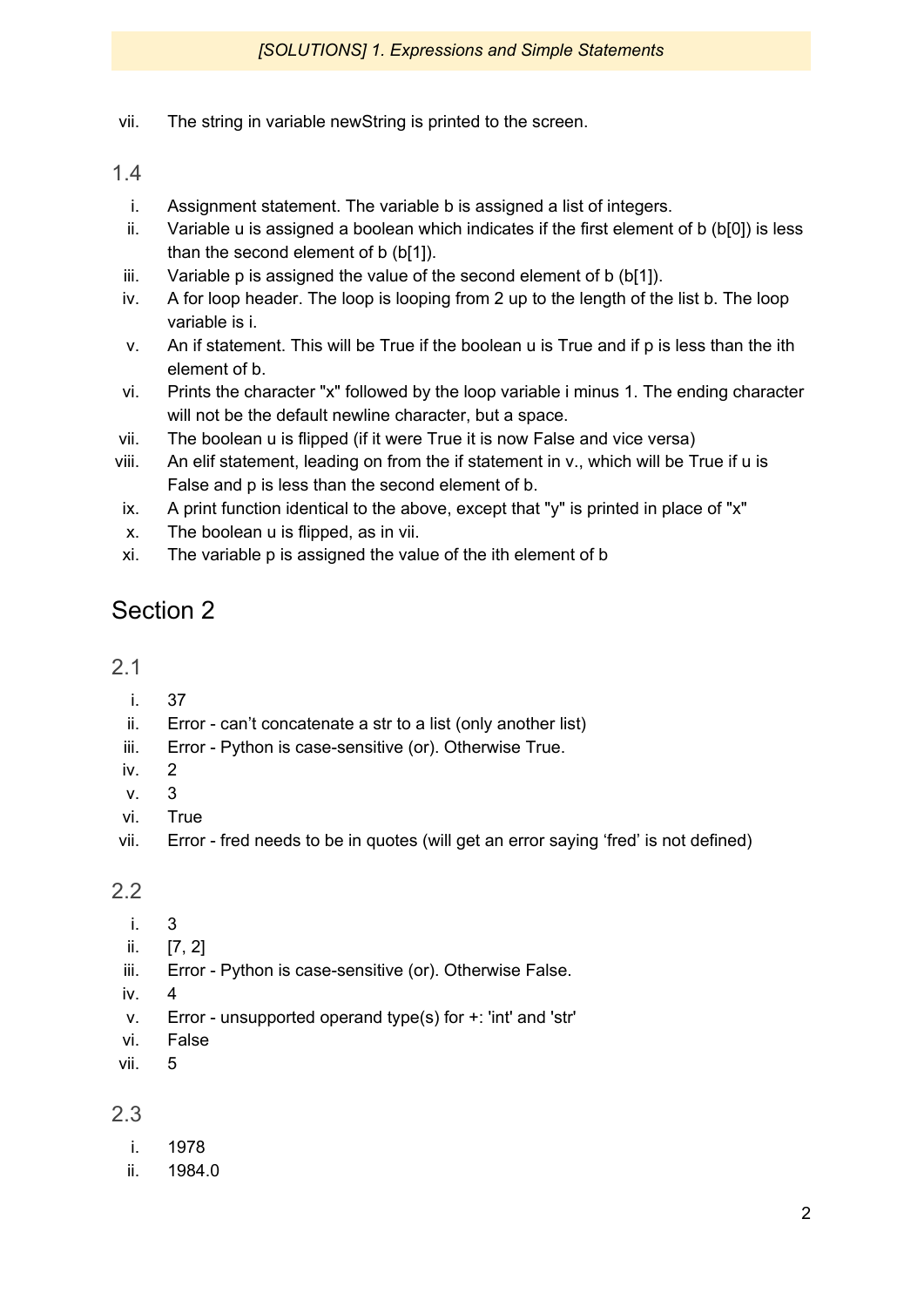$iii. 5$ iv. 4 v. 1983 vi. 12.0 vii. 7777 viii. 14.0 ix. "999"

#### 2.4

i. True

- ii. False
- iii. True
- iv. True
- v. True

## Section 3

```
1. s[ : n ] + s [ n+1 : ]
2. range( 1, 101 )
3. range( len( a ) )
4.
    i. for c in s:
           print( c )
    ii. for c in s:
           print(c, end = " " )5. v > = 0 and v < len( li )6. [ 0 ] * 20
7.
    i. s[-1]ii. s[-2:]iii. s[ : len(s) // 2 + 1 ] + s [ len(s) // 2 + 2 : ]iv. s[0] + s[-1]v. s[ : -1 ]
8.
    i. lis[-1] = \text{lis}[-1] + 1 or lis[-1] + 1ii.
       sum = 0for v in lis[ 1: ]:
           sum = sum + vlis[0] = lis[0] + sumiii. lis = lis[-1]iv. \text{lis} = \text{lis} : 2 ] + lis [-2 : ]
```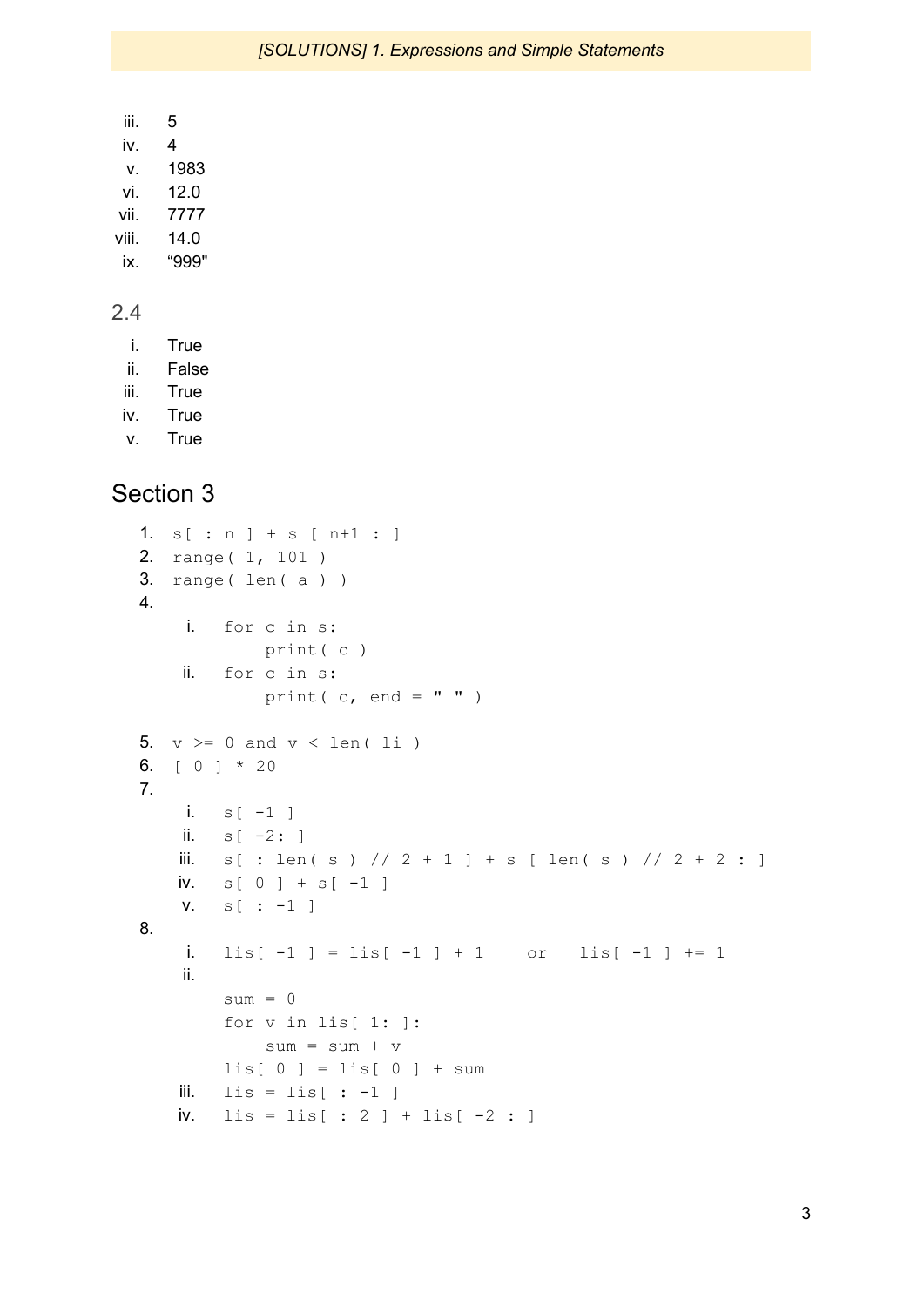## Section 4

4.1

- i. Open a file called someData.txt and assign the file handle/reference to variable myFile
- ii. Read all the lines in the file referred to by myFile storing them in a list, each line in a separate list element. This list is assigned to variable lines.
- iii. For loop header. Using the functions range and len, loop over the indices of the list, from 0 up to one less than the length of the list. The loop variable is i. The body of the loop is lines 4 and 5 - these are the code that is repeated.
- iv. Print the value of i incremented by 1 as a string, followed by a space, and then
- v. Print the value in the list lines at index position indicated by the value held in variable i.

#### 4.2

- i. Open a file, as above
- ii. Read in the lines, as above
- iii.
- iv. Loop over all the values in the list lines. The loop variable line takes on each successful value (these are the lines from the file). Lines 5-9 are being repeated in the loop.
- v. line[ :-1 ] returns the same string as line referred to, only the final character is removed. In this case, that final character is the new line character in the file. This updated version of the line is stored back in the variable
- vi. The string referred to by the line variable is split into substrings which are stored in a list. The dividing points are commas, and these are not included in the substrings created. This list is stored into variable items
- vii. A for loop, looping over the substrings in the list referred to by items. The for loop variable is called piece.
- viii. The single line body of the loop the substring in variable piece is printed and then a space afterwards
- ix. A blank line is printed

- i. Open the file
- ii. Read in the lines
- iii. Create an empty list
- iv. Loop over all the lines read in
- v. Store the line as a list, with words split on ",", using [:-1] to remove the newline character
- vi. Create a dictionary variable which has the name as the first element in the split list...
- vii. And the age as the second item, after casting it to an int
- viii. Add this dictionary record to the list we created earlier